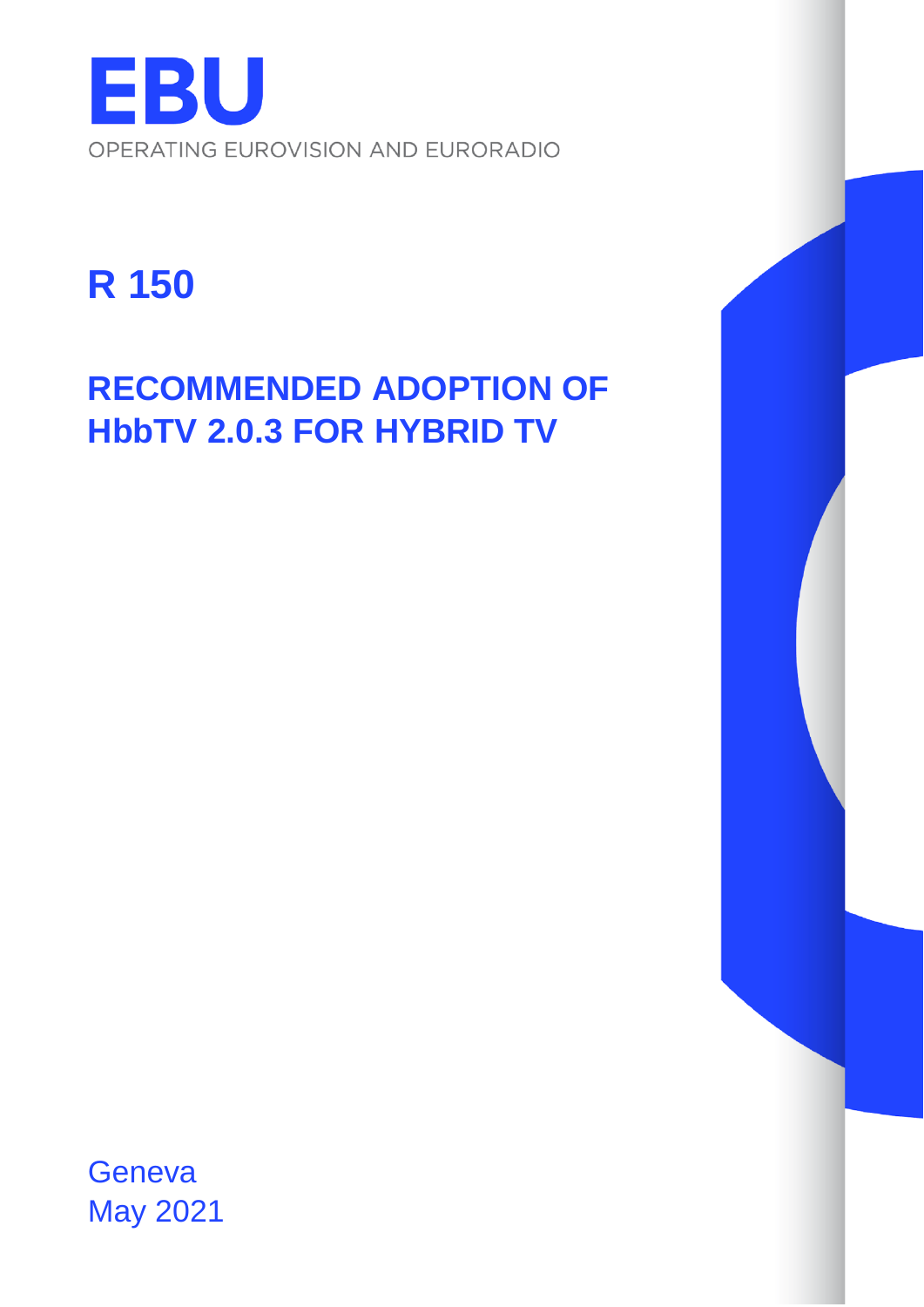This page is intentionally left blank to maintain pagination for two-sided printing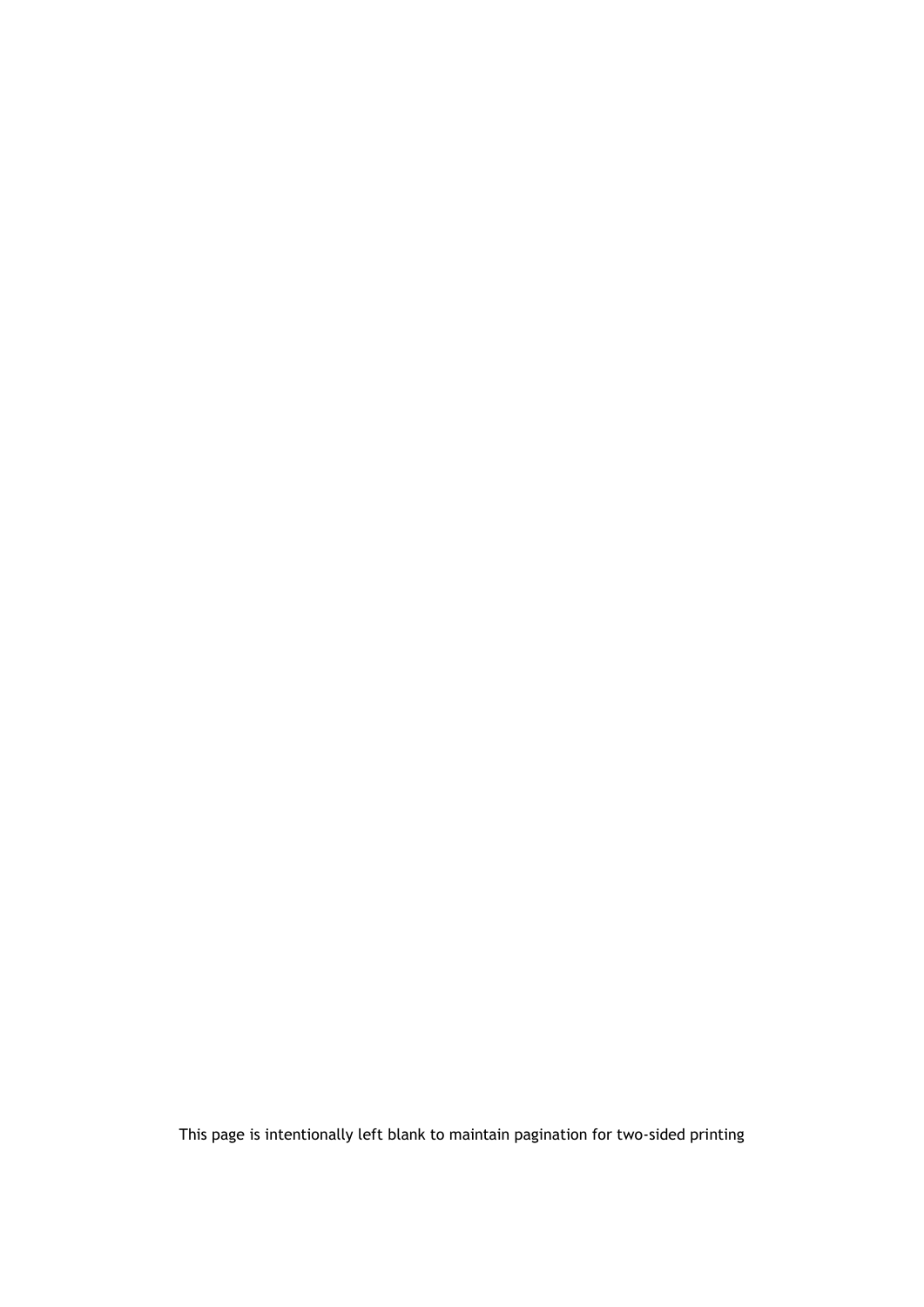## **Using HbbTV 2.0.3 for Hybrid TV**

| <b>EBU Committee</b> | <b>First Issued</b> | Revised | Re-issued |
|----------------------|---------------------|---------|-----------|
| ⇁<br>╰               | 2021                |         |           |

**Keywords:** Streaming, HbbTV, Broadband, OTT, On-demand, Live-streaming, DVB-DASH, Adaptive Streaming, HDR, H.265, HEVC, UHD, HDTV, HTML5, MSE, Hybrid TV, Accessibility, DVB, ETSI, TS 102 796**.**

### *The EBU, considering that:*

HbbTV is a popular open standardised Hybrid TV system available in most Internet-connected TV sets on sale in Europe and beyond:

- Many EBU Members have an online-first policy seeking to promote their online propositions as well as their broadcast offerings on TV set and set-top-box platforms.
- EBU Members seeking to exploit synergies in their online video platforms (OVP) across their online propositions, tend towards the adoption of modern browser (HTML5) and streaming technologies to enhance user experiences.
- Alone, current linear broadcast technologies offer limited personalisation opportunities but when combined with a broadband offering on a TV set create an environment that provides the flexibility of the Internet coupled to the capacity and quality of linear broadcast.
- The EBU has been instrumental in the HbbTV Association's establishment and promotion of its specifications.
- HbbTV 2.0.X and especially the 2.0.3 specification (ETSI TS 102 796 V1.6.1) has advanced capabilities such as second screen and multi-stream synchronisation, interoperability with Digital Rights Management systems, support for adaptive streaming of (U)HDTV formats using DVB-DASH and device capability information, all provided within a modern HTML5 browser environment and converging with web standards technology with the use, for example, of MSE (Media Source Extensions).
- HbbTV 2.0.X has improved support for accessibility, supporting native playback of EBU-TT-D subtitles or closed captions for broadband-provided media.
- Currently, EBU Members are forced to use different applications to serve HbbTV terminals implementing different versions, e.g., HbbTV 1.5 and HbbTV 2.0.X.
- Seeking commonality across EBU Members maximises efficiency for EBU Members and Consumer Electronics Manufacturers by reducing testing and interoperability issues.

#### *Recommends that:*

- 1) EBU Members launch services targeting Hybrid TV devices using the HbbTV set of specifications if they have not already done so;
- 2) EBU Members who have already launched HbbTV services, and are using HbbTV 1.5 or earlier, should upgrade applications to HbbTV 2.0.3 to take advantage of its more advanced features.
- 3) In launching Hybrid TV services, EBU Members should engage in constructive dialogue with